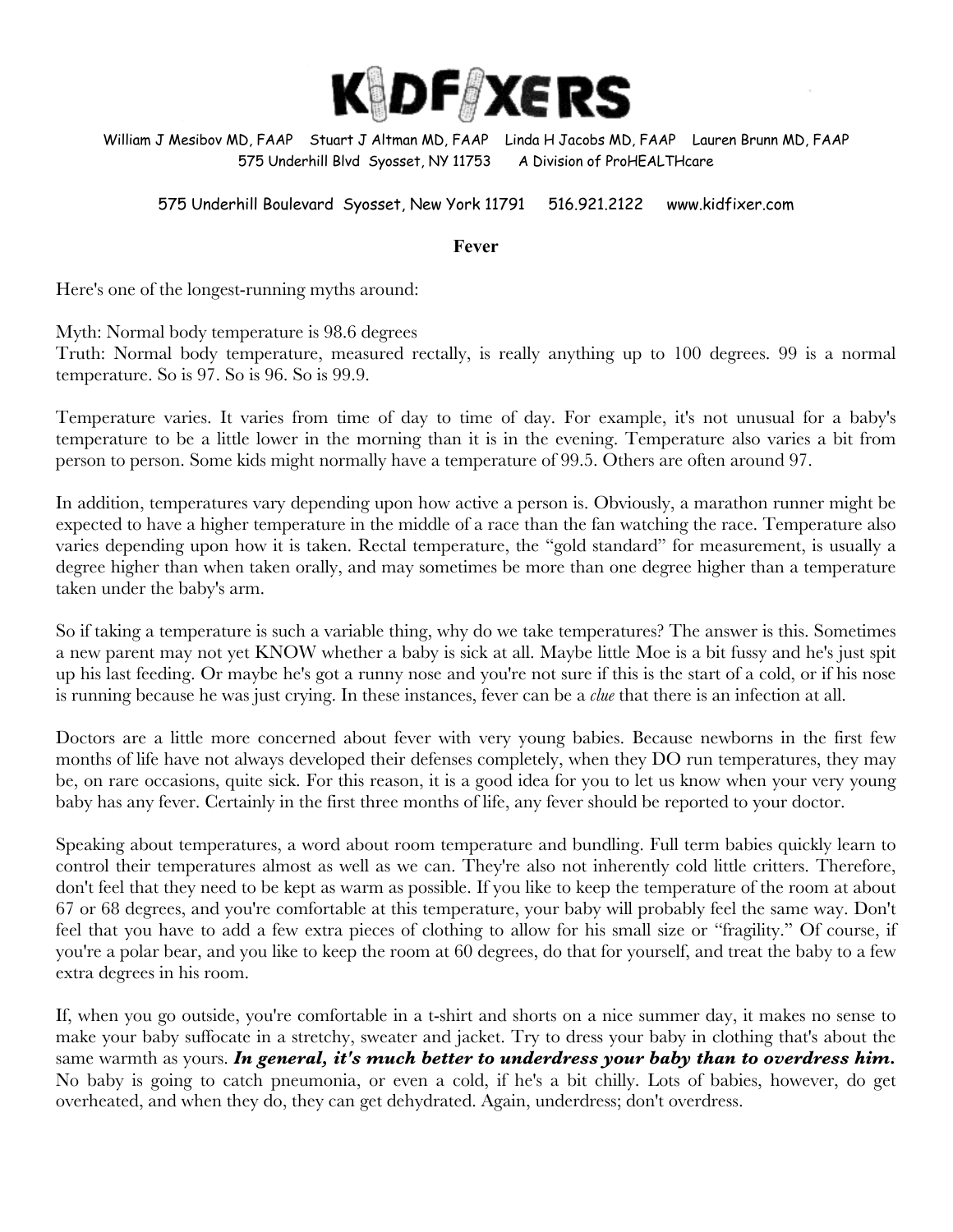#### **Treating your baby's fever**

As far as what to use, the most frequently used medication for fever is **acetominophen**, which comes in brands such as Tylenol, and is given every four hours. It is available for children in infant drops, suspension teaspoons, and chewable tablets. A bit stronger, and lasting 6 hours, is **Ibuprofen** (Advil, Motrin). This comes as infant drops and suspension teaspoons. The doses for both acetominophen and ibuprofen are in the charts below.

| <b>CHILD'S</b><br><b>WEIGHT &amp; AGE</b> | <b>INFANTS'</b><br><b>ACETAMINOPHEN</b><br><b>SUSPENSION LIQUID</b><br>160 MG/5ML                                                              | <b>CHILDREN'S</b><br><b>ACETAMINOPHEN</b><br><b>SUSPENSION LIQUID</b><br><b>160 MG/5ML</b> | <b>CHILDREN'S TYLENOL®</b><br><b>CHEWABLE TABLET</b><br>160 MG/TABLET |  |
|-------------------------------------------|------------------------------------------------------------------------------------------------------------------------------------------------|--------------------------------------------------------------------------------------------|-----------------------------------------------------------------------|--|
| $6-11$ ibs $0-3$<br>MONTHS                | $\mu$ 11111 $\mu$<br>Consult your doctor                                                                                                       |                                                                                            |                                                                       |  |
| 12-17 lbs $4-11$ MONTHS                   | $\frac{1}{\sqrt{2}}$<br>Consult your doctor                                                                                                    |                                                                                            |                                                                       |  |
| $18-23$ lbs $12-23$<br>MONTHS             | $\frac{1}{\sqrt{2}}\frac{1}{1}\frac{1}{1}\frac{1}{1}\frac{1}{1}\frac{1}{1}\frac{1}{1}\frac{1}{1}\frac{1}{1}\frac{1}{1}$<br>Consult your doctor |                                                                                            |                                                                       |  |
| $24-35$ lbs $2-3$<br>YEARS                | 5mL (1 tsp)                                                                                                                                    | 5mL (1 tsp)                                                                                | 1 tablet                                                              |  |
| 36-47 lbs $4-5$<br>YEARS                  |                                                                                                                                                | 7.5mL (11/2 tsp)                                                                           | 11/2 tablets                                                          |  |
| 48-59 lbs 6-8                             |                                                                                                                                                | 10mL (2 tsp)                                                                               | 2 tablets                                                             |  |
| $9-10$<br>YEARS<br>60-71 lbs              |                                                                                                                                                | 12.5mL (21/2 tsp)                                                                          | 21/2 tablet                                                           |  |
| $\frac{11}{\text{YEARS}}$<br>72-95 lbs    |                                                                                                                                                | 15mL (3 tsp)                                                                               | 3 tablets                                                             |  |

## **Acetominophen (Tylenol) Dose Chart**